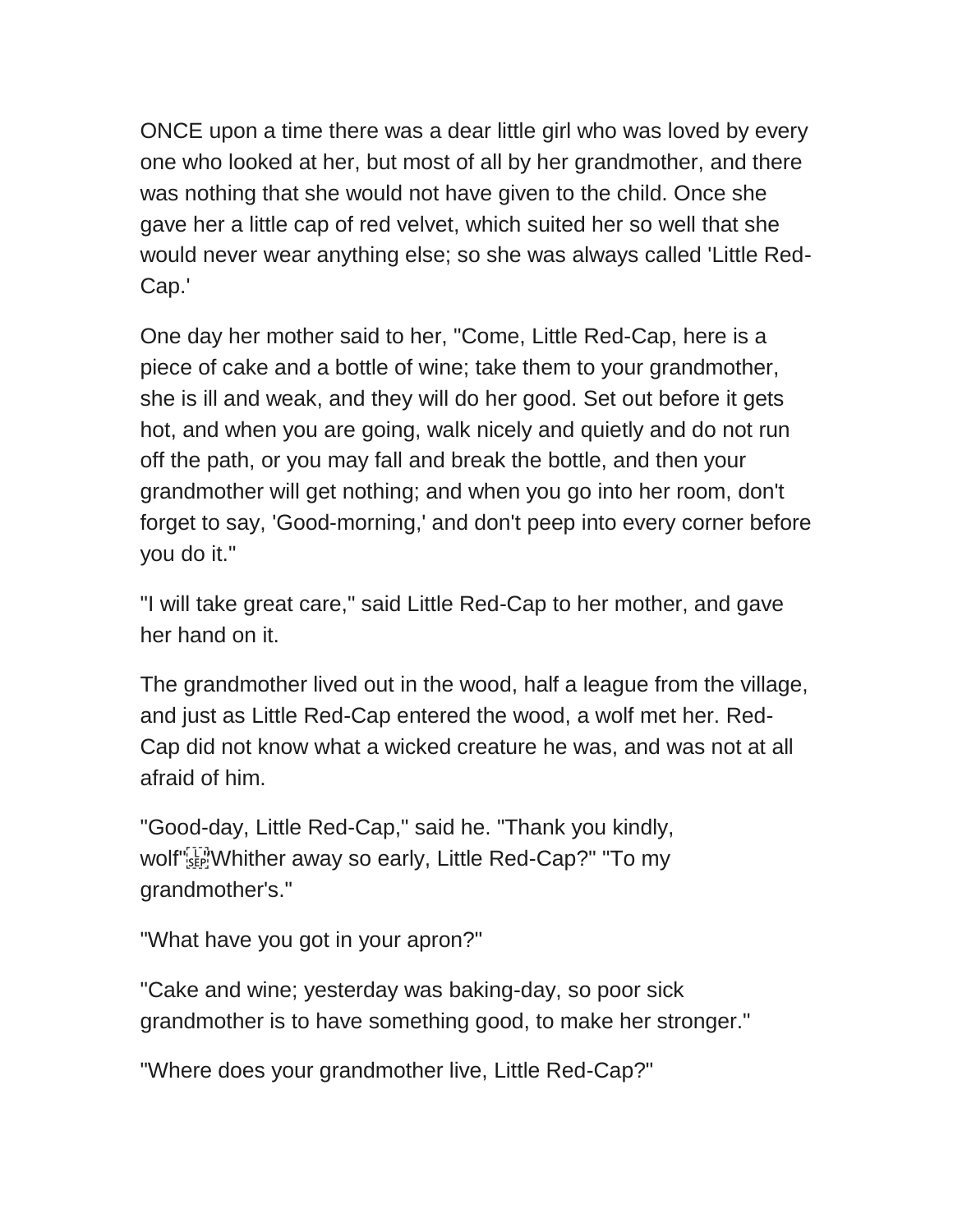"A good quarter of a league farther on in the wood; her house stands under the three large oak-trees, the nut-trees are just below; you surely must know it," replied Little Red-Cap.

The wolf thought to himself, "What a tender young creature! what a nice plump mouthful—she will be better to eat than the old woman. I must act craftily, so as to catch both." So he walked for a short time by the side of Little Red- Cap, and then he said, "See, Little Red-Cap, how pretty the flowers are about here—why do you not look round? I believe, too, that you do not hear how sweetly the little birds are singing; you walk gravely along as if you were going to school, while everything else out here in the wood is merry."

Little Red-Cap raised her eyes, and when she saw the sunbeams dancing here and there through the trees, and pretty flowers growing everywhere, she thought, "Suppose I take grandmother a fresh nosegay; that would please her too. It is so early in the day that I shall still get there in good time;" and so she ran from the path into the wood to look for flowers. And whenever she had picked one, she fancied that she saw a still prettier one farther on, and ran after it, and so got deeper and deeper into the wood.

Meanwhile the wolf ran straight to the grandmother's house and knocked at the door. "Who is there?"<sup>[17]</sup> Little Red-Cap," replied the wolf. "She is bringing cake and wine; open the door."

"Lift the latch," called out the grandmother, "I am too weak, and cannot get up."

The wolf lifted the latch, the door flew open, and without saying a word he went straight to the grandmother's bed, and devoured her. Then he put on her clothes, dressed himself in her cap, laid himself in bed and drew the curtains.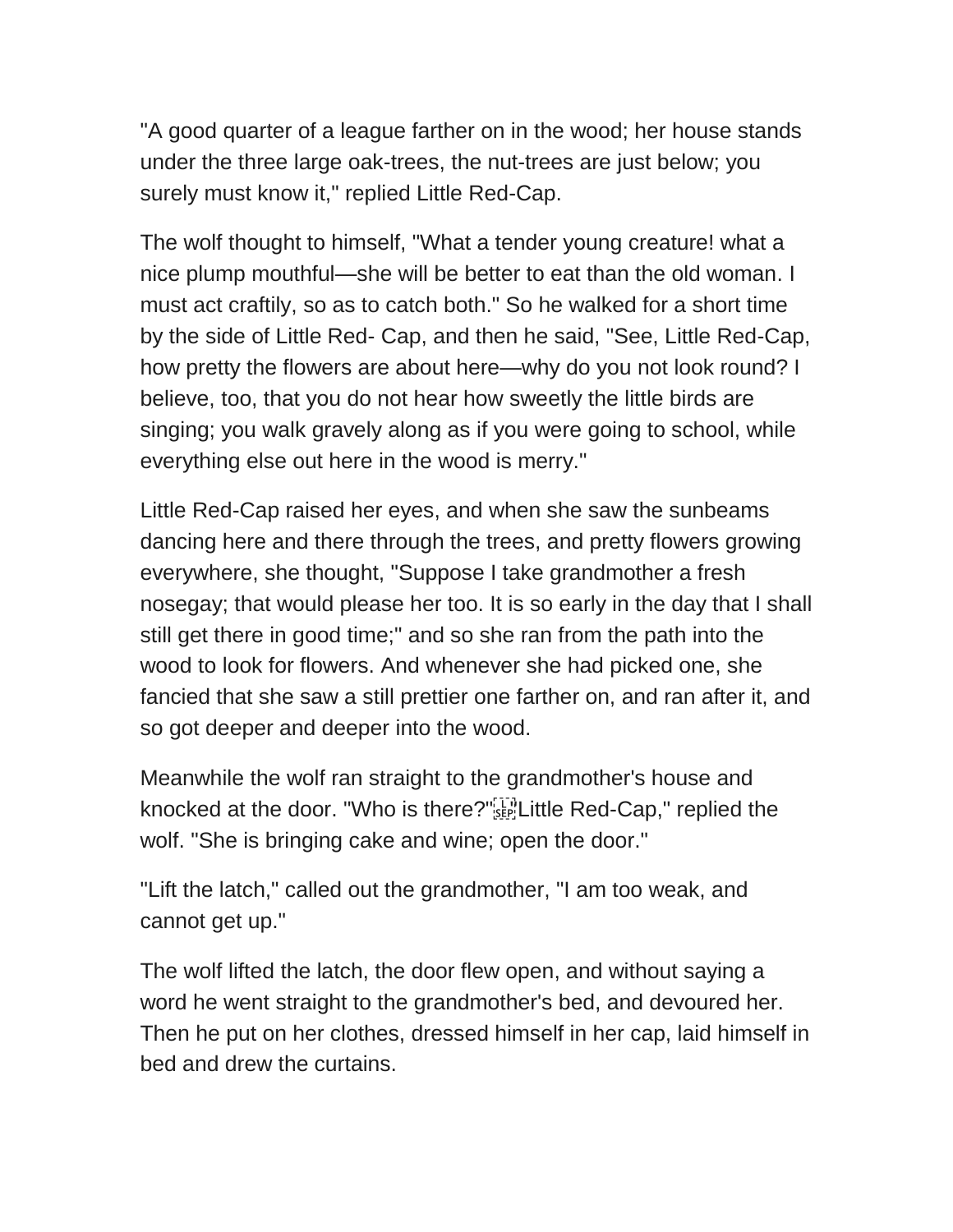Little Red-Cap, however, had been running about picking flowers, and when she had gathered so many that she could carry no more, she remembered her grandmother, and set out on the way to her.

She was surprised to find the cottage-door standing open, and when she went into the room, she had such a strange feeling that she said to herself, "Oh dear! how uneasy I feel to-day, and at other times I like being with grandmother so much." She called out, "Good morning," but received no answer; so she went to the bed and drew back the curtains. There lay her grandmother with her cap pulled far over her face, and looking very strange.

"Oh! grandmother," she said, "what big ears you have!" "The better to hear you with, my child," was the reply. "But, grandmother, what big eyes you have!" she said. "The better to see you with, my dear."

"But, grandmother, what large hands you have!"<sup>[[7]</sup>The better to hug you with. " $\sum_{s \in P}$  Oh! but, grandmother, what a terrible big mouth you have!"<sup>[Th</sup>]The better to eat you with!"<sup>[Th</sup>]And scarcely had the wolf said this, than with one bound he was out of bed and swallowed up Red-Cap.

When the wolf had appeased his appetite, he lay down again in the bed, fell asleep and began to snore very loud. The huntsman was just passing the house, and thought to himself, "How the old woman is snoring! I must just see if she wants anything." So he went into the room, and when he came to the bed, he saw that the wolf was lying in it. "Do I find thee here, thou old sinner!" said he. "I have long sought thee!" Then just as he was going to fire at him, it occurred to him that the wolf might have devoured the grandmother, and that she might still be saved, so he did not fire, but took a pair of scissors, and began to cut open the stomach of the sleeping wolf. When he had made two snips, he saw the little Red-Cap shining, and then he made two snips more, and the little girl sprang out, crying, "Ah, how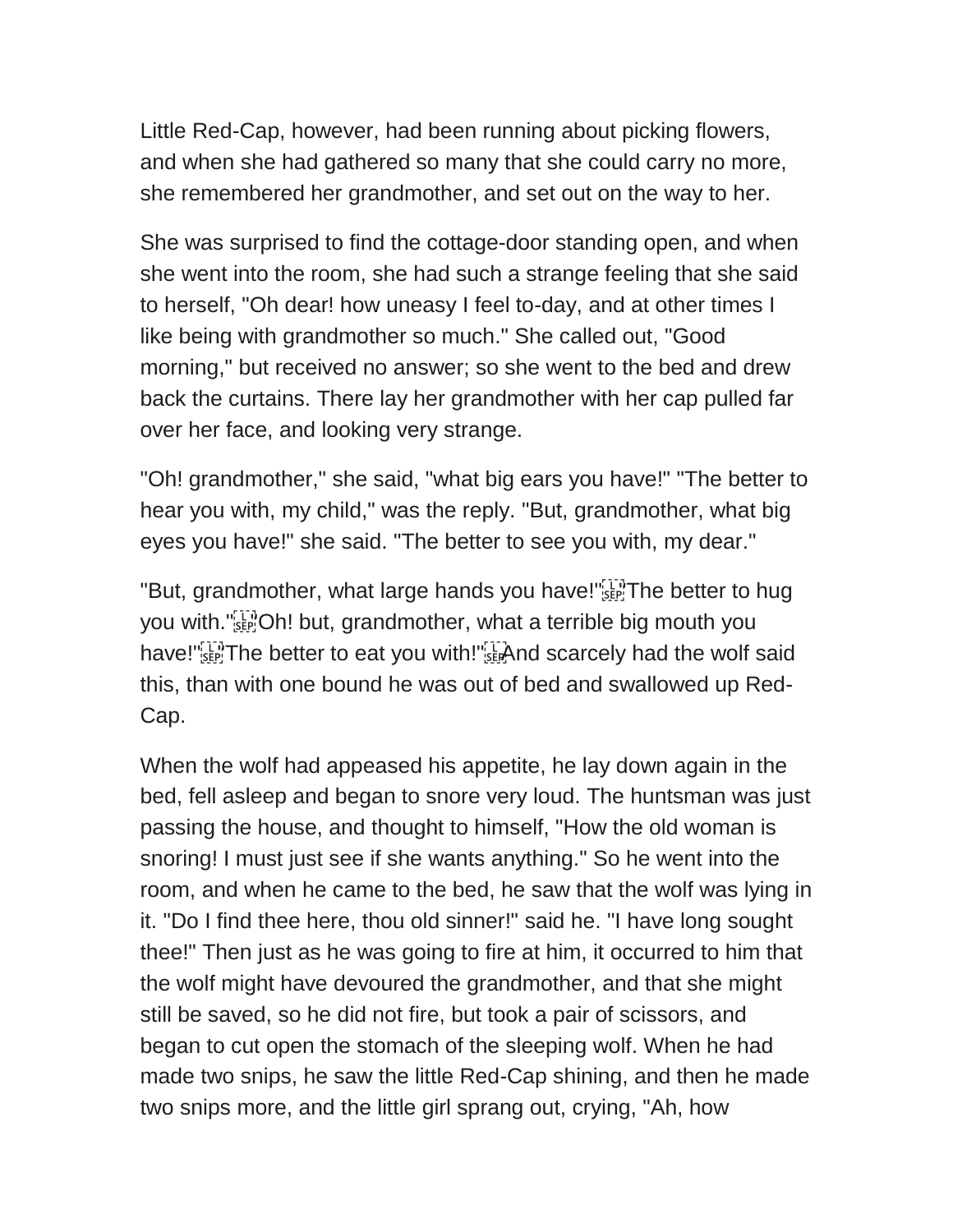frightened I have been! How dark it was inside the wolf;" and after that the aged grandmother came out alive also, but scarcely able to breathe. Red-Cap, however, quickly fetched great stones with which they filled the wolf's body, and when he awoke, he wanted to run away, but the stones were so heavy that he fell down at once, and fell dead.

Then all three were delighted. The huntsman drew off the wolf's skin and went home with it; the grandmother ate the cake and drank the wine which Red-Cap had brought, and revived, but Red-Cap thought to herself, "As long as I live, I will never by myself leave the path, to run into the wood, when my mother has forbidden me to do so."

## Sequel:

It is also related that once when Red-Cap was again taking cakes to the old grandmother, another wolf spoke to her, and tried to entice her from the path. Red-Cap was, however, on her guard, and went straight forward on her way, and told her grandmother that she had met the wolf, and that he had said "good-morning" to her, but with such a wicked look in his eyes, that if they had not been on the public road she was certain he would have eaten her up.

"Well," said the grandmother, "we will shut the door, that he may not come in." Soon afterwards the wolf knocked, and cried, "Open the door, grandmother, I am little Red-Cap, and am fetching you some cakes." But they did not speak, or open the door, so the grey-beard stole twice or thrice round the house, and at last jumped on the roof, intending to wait until Red-Cap went home in the evening, and then to steal after her and devour her in the darkness. But the grandmother saw what was in his thoughts. In front of the house was a great stone trough, so she said to the child, "Take the pail, Red-Cap; I made